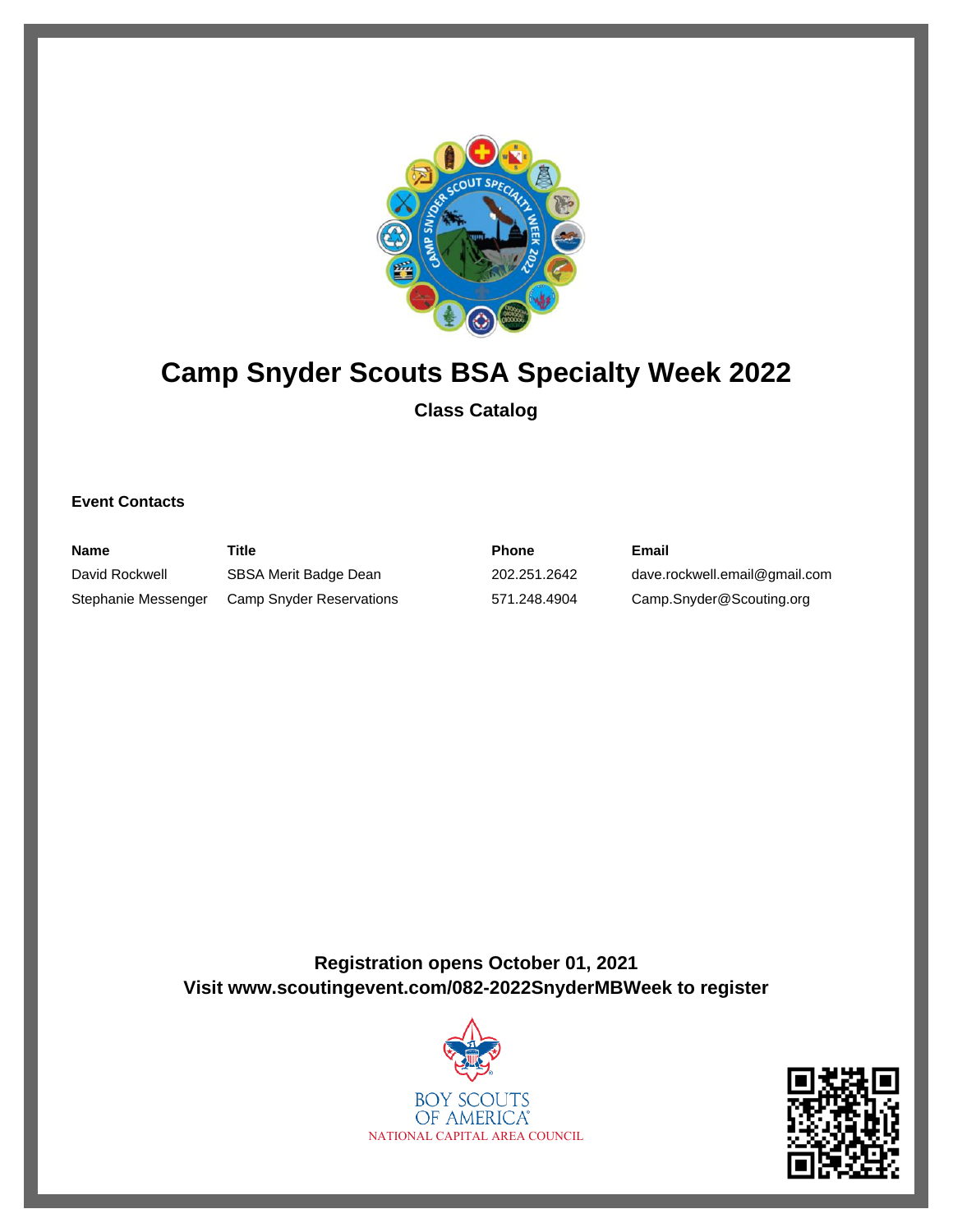

Camp Snyder Scouts BSA Specialty Week 2022: Scouts BSA Specialty Week at Camp William B. Snyder

### **Merit Badges at Camp Snyder (Scheduled Classes)**



#### **1st Year - Green Bar Bill Program CWBS247**

The "Green Bar Bill Patrol" First-Year Program will serve the Scout that has just joined the troop. We emphasize the Patrol Method from day one, getting the Scout started on the right foot as they begin their journey in Scouts, BSA.

Scouts in this program will earn a minimum of 2 merit badges in addition to working on some Scouts BSA tenderfoot, 2nd & 1st class requirements.

9-4:50 PM **Days:** Mo Tu We Th Fr **Room:** Site 5 Campsite Pavilion **Maximum number of participants:** 40



#### **American Cultures CWBS100**

The United States is a nation of immigrants. Every person came to America from somewhere else - or their ancestors did - and understanding these various cultural backgrounds can help Scouts to live in harmony with others in our varied and increasingly multicultural society.

3-3:50 PM **Days:** Mo Tu We Th Fr **Room:** Chapel Pavilion **Maximum number of participants:** 10 **Prerequisites:** #1a; #1b; #1c; #1d; #1e



### **American Heritage CWBS104**

Every Scout swears to an oath that includes duty to his country. A better understanding of American heritage, the ways in which the past has lead to our present nation, is key to truly knowing what it means to be an American. 4-4:50 PM **Days:** Mo Tu We Th Fr **Room:** Chapel Pavilion **Maximum number of participants:** 10 **Prerequisites:** #3c; #4a; #4b; #4c; #4d; #5a; #5b; #5c

#### **Animal Science CWBS106**

Cattle, horses, sheep, goats, hogs, poultry, and other domesticated animals are important to people for many reasons. They supply us with food and clothing, we use them for recreational purposes, they work with and for us. 9-9:50 AM **Days:** Mo Tu We Th Fr **Room:** Dining Hall Camp Side **Maximum number of participants:** 10



### **Archaeology CWBS107**

Archaeologists are detectives who study how people lived in the past. They figure out what happened, when, how, and why. Using the clues that people left behind, they try to understand how and why human culture has changed through time.

9-12 PM **Days:** Mo Tu We Th Fr **Room:** Big Dig **Prerequisites:** #7c



#### **Archery CWBS108**

Archery is a fun way for Scouts to exercise minds as well as bodies, developing a steady hand, a good eye, and a disciplined mind. This merit badge can provide a thorough introduction to those who are new to the bow and arrow but even for the experienced archer, earning the badge can help to increase the understanding and appreciation of archery.

| 9-10:20 AM     | Days: Mo Tu We Th Fr Room: Archery Range  |  |  |
|----------------|-------------------------------------------|--|--|
|                | Maximum number of participants: 10        |  |  |
| 10:30-11:50 AM | Days: Mo Tu We Th Fr Room: Archery Range  |  |  |
|                | <b>Maximum number of participants: 10</b> |  |  |
| 1-2:20 PM      | Days: Mo Tu We Th Fr Room: Archery Range  |  |  |
|                | <b>Maximum number of participants: 10</b> |  |  |
| 2:30-3:50 PM   | Days: Mo Tu We Th Fr Room: Archery Range  |  |  |
|                | <b>Maximum number of participants: 10</b> |  |  |

#### **Architecture CWBS109**

Architecture is not just the special buildings like cathedrals, museums, or sports stadiums we read about or see on television; it is as normal as the homes, places of worship, schools, and shopping malls where we live, worship, work, learn, and play every day. However, architecture is more than just common shelter; building has always satisfied the human need to create something of meaning. Even the simplest form of architecture is a work of art that requires thought and planning.



3-3:50 PM **Days:** Mo Tu We Th Fr **Room:** Dining Hall Camp Side **Maximum number of participants:** 10

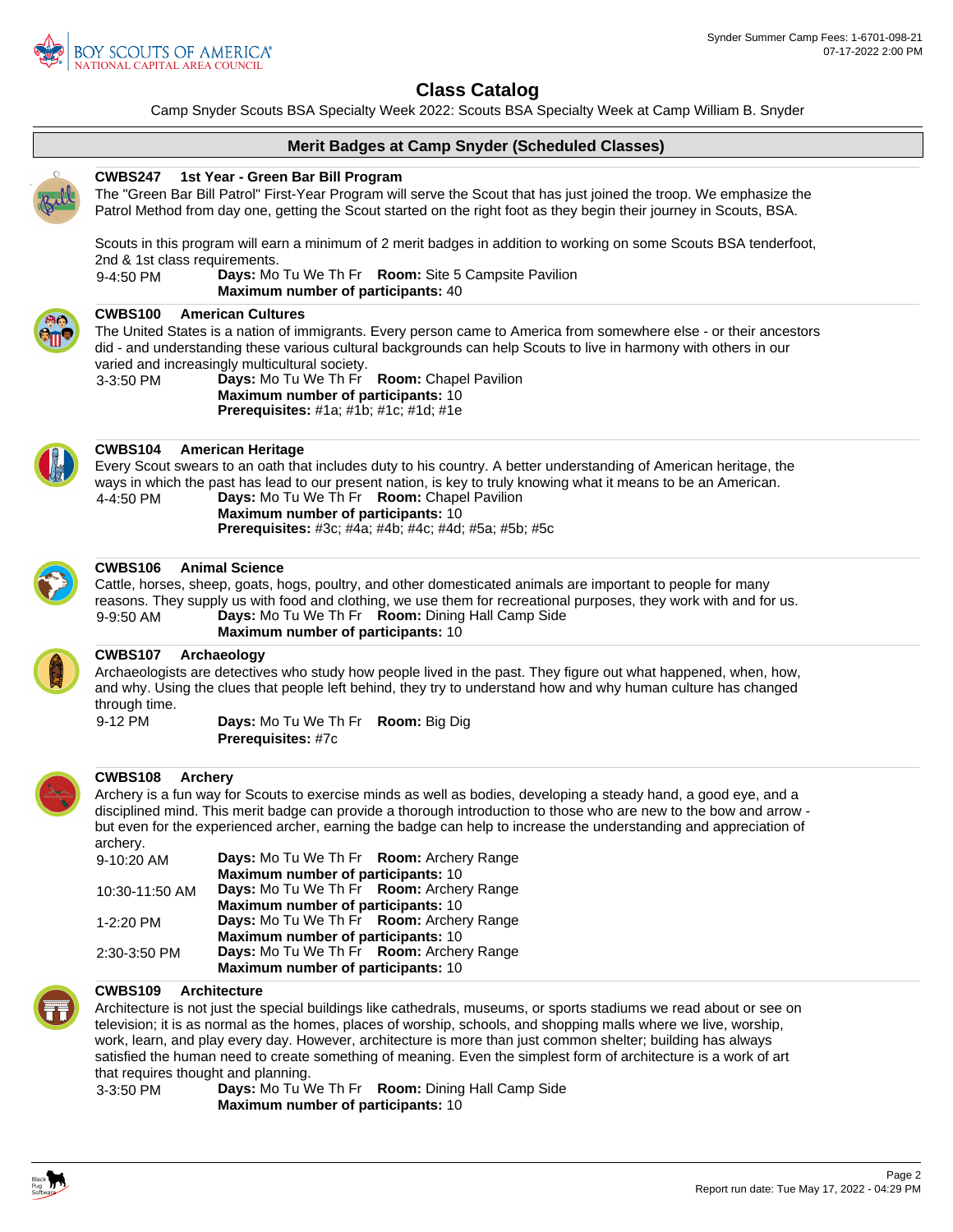

Camp Snyder Scouts BSA Specialty Week 2022: Scouts BSA Specialty Week at Camp William B. Snyder

| <b>CWBS110</b><br>Art                        | This merit badge concentrates on two-dimensional art, specifically drawing and painting in various media, including<br>an introduction to design applications in the fields of graphic arts and industrial design, history and design                                                                                                                                                                                                                                                                                                                                                                                                                                                                        |
|----------------------------------------------|--------------------------------------------------------------------------------------------------------------------------------------------------------------------------------------------------------------------------------------------------------------------------------------------------------------------------------------------------------------------------------------------------------------------------------------------------------------------------------------------------------------------------------------------------------------------------------------------------------------------------------------------------------------------------------------------------------------|
| 9-9:50 AM                                    | principles, and how these fields relate to fine art<br>Days: Mo Tu We Th Fr Room: Handicraft Pavilion<br>Maximum number of participants: 12                                                                                                                                                                                                                                                                                                                                                                                                                                                                                                                                                                  |
| 1-1:50 PM                                    | Days: Mo Tu We Th Fr Room: Handicraft Pavilion<br>Maximum number of participants: 12                                                                                                                                                                                                                                                                                                                                                                                                                                                                                                                                                                                                                         |
| <b>CWBS114</b><br><b>Aviation</b>            |                                                                                                                                                                                                                                                                                                                                                                                                                                                                                                                                                                                                                                                                                                              |
| 9-9:50 AM                                    | For most of history, people have dreamed of flying, imagining how it would feel to soar through the sky like an eagle<br>or hover in midair like a hummingbird, to float on unseen currents, free of Earth's constant tug, able to travel great<br>distances and to rise above any obstacle. Today, through aviation, we can not only join the birds but also fly farther,<br>faster, and higher than they ever could.<br>Days: Mo Tu We Th Fr Room: STEM Shack<br>Maximum number of participants: 12                                                                                                                                                                                                        |
| <b>CWBS119</b><br>Canoeing                   |                                                                                                                                                                                                                                                                                                                                                                                                                                                                                                                                                                                                                                                                                                              |
| teamwork, and physical fitness.              | For several centuries, the canoe was a primary method of travel for explorers and settlers. Today, it remains an<br>important part of the wilderness experience and an enjoyable leisure activity that teaches communication,                                                                                                                                                                                                                                                                                                                                                                                                                                                                                |
| 9-9:50 AM                                    | Days: Mo Tu We Th Fr Room: Lake<br>Maximum number of participants: 8                                                                                                                                                                                                                                                                                                                                                                                                                                                                                                                                                                                                                                         |
| 11-11:50 AM<br>3-3:50 PM                     | Days: Mo Tu We Th Fr Room: Lake<br>Maximum number of participants: 8<br>Days: Mo Tu We Th Fr Room: Lake                                                                                                                                                                                                                                                                                                                                                                                                                                                                                                                                                                                                      |
|                                              | Maximum number of participants: 8                                                                                                                                                                                                                                                                                                                                                                                                                                                                                                                                                                                                                                                                            |
| <b>CWBS227</b><br><b>Chess</b>               |                                                                                                                                                                                                                                                                                                                                                                                                                                                                                                                                                                                                                                                                                                              |
| 3-3:50 PM                                    | Chess builds critical thinking, forward thinking, and proper sportsmanship in young people.<br>Days: Mo Tu We Th Fr Room: Parking Lot Pavilion                                                                                                                                                                                                                                                                                                                                                                                                                                                                                                                                                               |
|                                              | Maximum number of participants: 10                                                                                                                                                                                                                                                                                                                                                                                                                                                                                                                                                                                                                                                                           |
| <b>CWBS122</b><br>10-10:50 AM<br>11-11:50 AM | <b>Citizenship in the Community</b><br>A nation is a patchwork of communities that differ from each other and may be governed differently. But regardless<br>of how local communities differ, they all have one point in common: In the United States, local government means<br>self-government. Good citizens help to make decisions about their community through their elected local officials.<br>Days: Mo Tu We Th Fr Room: Handicraft Pavilion Instructor: Martin Mitchell<br>Maximum number of participants: 10<br>Days: Mo Tu We Th Fr Room: Hylton Conference Room Instructor: Mark Paschetag<br><b>Maximum number of participants: 10</b><br>Prerequisites: #3a; #3b; #4a; #4b; #5; #7a; #7b; #7c |
| <b>CWBS123</b>                               | <b>Citizenship in the Nation</b>                                                                                                                                                                                                                                                                                                                                                                                                                                                                                                                                                                                                                                                                             |
|                                              | As Scouts fulfill the requirements for this merit badge, they will learn how to become active citizens are aware of<br>and grateful for their liberties and rights, to participate in their governments and protect their freedom, helping to                                                                                                                                                                                                                                                                                                                                                                                                                                                                |
|                                              | defend their country and standing up for individual rights on behalf of all its citizens.                                                                                                                                                                                                                                                                                                                                                                                                                                                                                                                                                                                                                    |
| 11-11:50 AM                                  | Days: Mo Tu We Th Fr Room: Handicraft Pavilion Instructor: Martin Mitchell<br>Maximum number of participants: 10                                                                                                                                                                                                                                                                                                                                                                                                                                                                                                                                                                                             |
| 4-4:50 PM                                    | Days: Mo Tu We Th Fr Room: Hylton Conference Room Instructor: Mark Paschetag<br>Maximum number of participants: 10<br>Prerequisites: #7a; #7b; #7c                                                                                                                                                                                                                                                                                                                                                                                                                                                                                                                                                           |
| <b>CWBS124</b>                               | <b>Citizenship in the World</b>                                                                                                                                                                                                                                                                                                                                                                                                                                                                                                                                                                                                                                                                              |
|                                              | Scouts who earn the Citizenship in the World merit badge will discover that they are already citizens of the world.                                                                                                                                                                                                                                                                                                                                                                                                                                                                                                                                                                                          |
|                                              | How good a world citizen each person is depends on his willingness to understand and appreciate the values,<br>traditions, and concerns of people in other countries.                                                                                                                                                                                                                                                                                                                                                                                                                                                                                                                                        |
| 2-2:50 PM                                    | Days: Mo Tu We Th Fr Room: Fort                                                                                                                                                                                                                                                                                                                                                                                                                                                                                                                                                                                                                                                                              |
|                                              | Maximum number of participants: 10<br>Prerequisites: #4a; #4b                                                                                                                                                                                                                                                                                                                                                                                                                                                                                                                                                                                                                                                |
|                                              |                                                                                                                                                                                                                                                                                                                                                                                                                                                                                                                                                                                                                                                                                                              |
|                                              |                                                                                                                                                                                                                                                                                                                                                                                                                                                                                                                                                                                                                                                                                                              |

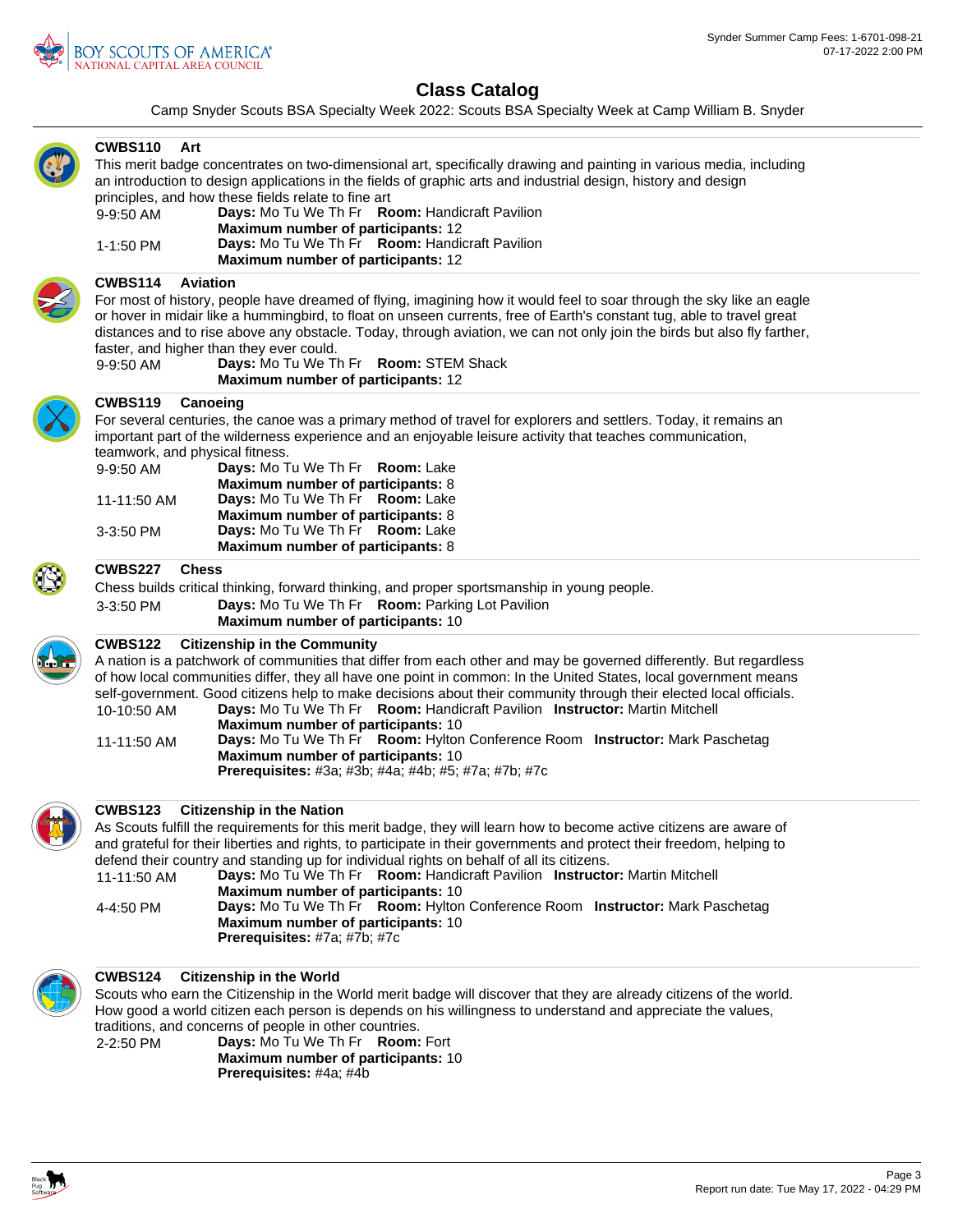

Camp Snyder Scouts BSA Specialty Week 2022: Scouts BSA Specialty Week at Camp William B. Snyder

| <b>CWBS125</b><br>Climbing<br>the outdoors.<br>4-4:50 PM     | Climbing is not a sport that requires tremendous muscular strength; it demands mental toughness and the<br>willingness to practice hard to master a set of skills. The adventure of climbing can also provide a new way to enjoy<br>Days: Mo Tu We Th Fr Room: Parade Field<br>Maximum number of participants: 8                                                                                                                                                                                                                                                                            |
|--------------------------------------------------------------|---------------------------------------------------------------------------------------------------------------------------------------------------------------------------------------------------------------------------------------------------------------------------------------------------------------------------------------------------------------------------------------------------------------------------------------------------------------------------------------------------------------------------------------------------------------------------------------------|
|                                                              |                                                                                                                                                                                                                                                                                                                                                                                                                                                                                                                                                                                             |
| <b>CWBS128</b><br>10-10:50 AM<br>2-2:50 PM                   | <b>Communication</b><br>This clear and concise definition comes from the U.S. Department of Education: "Communication focuses on how<br>people use messages to generate meanings within and across various contexts, cultures, channels, and media. The<br>field of communication promotes the effective and ethical practice of human communication."<br>Days: Mo Tu We Th Fr Room: Hylton Conference Room<br><b>Maximum number of participants: 10</b><br>Days: Mo Tu We Th Fr Room: Hylton Conference Room<br>Maximum number of participants: 10<br>Prerequisites: #2a; #2b              |
| <b>CWBS131</b><br>Cooking<br>10-10:50 AM                     | The Cooking merit badge introduces principles of cooking that can be used both at home or in the outdoors. Scouts<br>who earn this badge will learn about food safety, nutritional guidelines, meal planning, and methods of food<br>preparation, and will review the variety of culinary (or cooking) careers available.<br>Days: Mo Tu We Th Fr Room: Akela's Village                                                                                                                                                                                                                     |
| 3-3:50 PM<br>4-4:50 PM                                       | <b>Maximum number of participants: 10</b><br>Days: Mo Tu We Th Fr Room: Akela's Village<br>Maximum number of participants: 10<br>Days: Mo Tu We Th Fr Room: Akela's Village                                                                                                                                                                                                                                                                                                                                                                                                                 |
| 1-1:50 PM                                                    | Maximum number of participants: 10<br>Days: Mo Tu We Th Fr Room: Akela's Village<br><b>Maximum number of participants: 10</b>                                                                                                                                                                                                                                                                                                                                                                                                                                                               |
| <b>CWBS140</b>                                               | <b>Emergency Preparedness</b>                                                                                                                                                                                                                                                                                                                                                                                                                                                                                                                                                               |
| 10-10:50 AM<br>2-2:50 PM                                     | Scouts are often called upon to help because they know first aid and they know about the discipline and planning<br>needed to react to an emergency situation. Earning this merit badge helps a Scout to be prepared by learning the<br>actions that can be helpful and needed before, during, and after an emergency.<br>Days: Mo Tu We Th Fr Room: Dining Hall Camp Side<br>Maximum number of participants: 10<br>Days: Mo Tu We Th Fr Room: Handicraft Pavilion<br>Maximum number of participants: 10                                                                                    |
| <b>CWBS141</b><br><b>Energy</b>                              |                                                                                                                                                                                                                                                                                                                                                                                                                                                                                                                                                                                             |
| 4-4:50 PM                                                    | Saving, producing, and using energy wisely will be critical to America's future. If we are to leave future generations<br>with a world in which they can live as well or better than we have, SCouts and other potential leaders of tomorrow<br>must begin the hard work of understanding energy and the vital role it will play in the future.<br>Days: Mo Tu We Th Fr Room: Handicraft Pavilion<br>Maximum number of participants: 10                                                                                                                                                     |
| <b>CWBS144</b>                                               | <b>Environmental Science</b>                                                                                                                                                                                                                                                                                                                                                                                                                                                                                                                                                                |
|                                                              | While earning the Environmental Science merit badge, Scouts will get a taste of what it is like to be an                                                                                                                                                                                                                                                                                                                                                                                                                                                                                    |
| 9-9:50 AM                                                    | environmental scientist, making observations and carrying out experiments to investigate the natural world.<br>Days: Mo Tu We Th Fr Room: Archery Pavilion Instructor: Jack Person<br><b>Maximum number of participants: 12</b>                                                                                                                                                                                                                                                                                                                                                             |
| 2-2:50 PM                                                    | Days: Mo Tu We Th Fr Room: Archery Pavilion Instructor: Jack Person<br><b>Maximum number of participants: 12</b>                                                                                                                                                                                                                                                                                                                                                                                                                                                                            |
| <b>First Aid</b><br><b>CWBS149</b><br>9-9:50 AM<br>3-3:50 PM | First aid - caring for injured or ill persons until they can receive professional medical care - is an important skill for<br>every Scout. With some knowledge of first aid, a Scout can provide immediate care and help to someone who is hurt<br>or who becomes ill. First aid can help prevent infection and serious loss of blood. It could even save a limb or a life.<br>Days: Mo Tu We Th Fr Room: Hylton Conference Room<br>Maximum number of participants: 10<br>Days: Mo Tu We Th Fr Room: Hylton Conference Room<br>Maximum number of participants: 10<br>Prerequisites: #1; #5b |

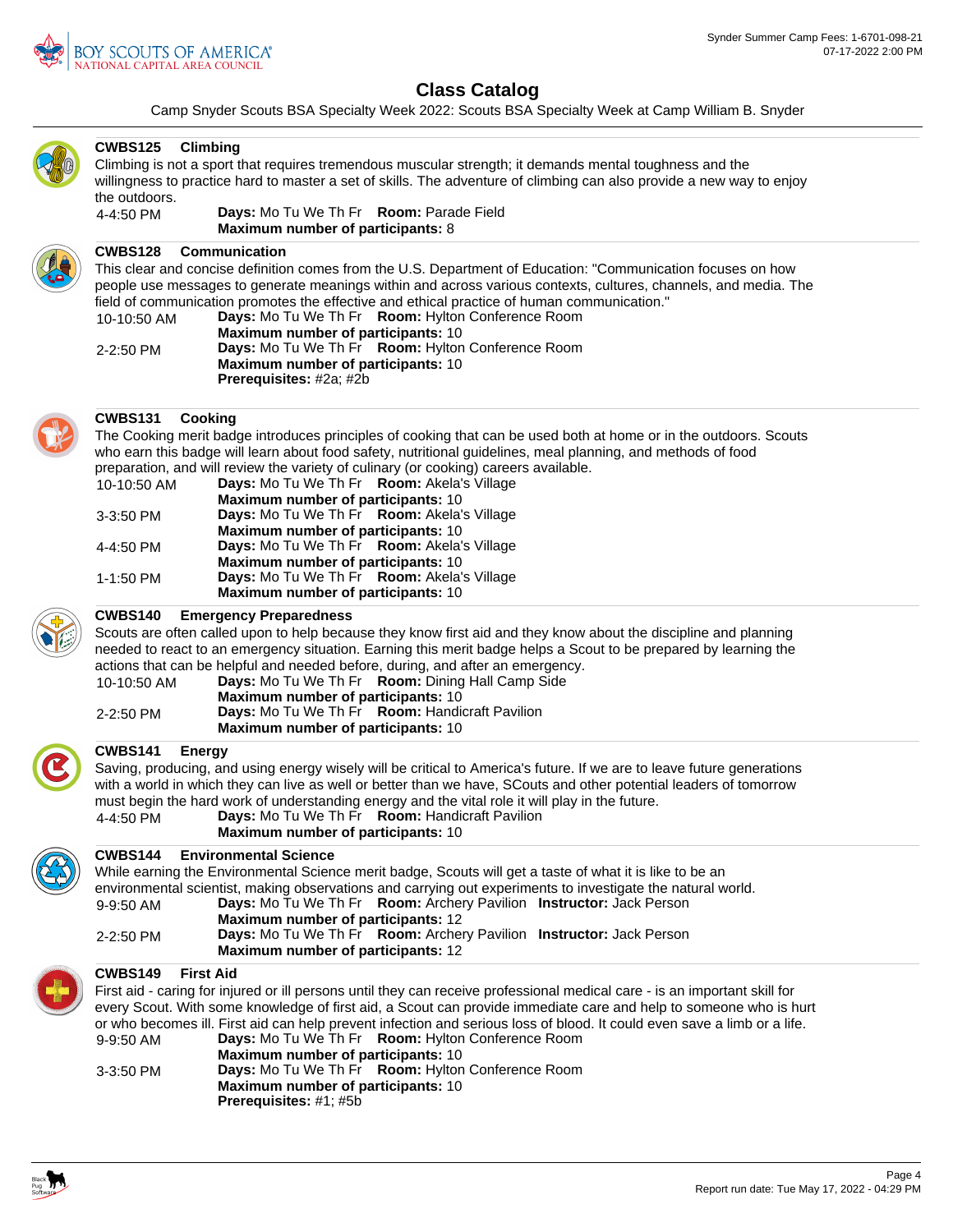

Camp Snyder Scouts BSA Specialty Week 2022: Scouts BSA Specialty Week at Camp William B. Snyder



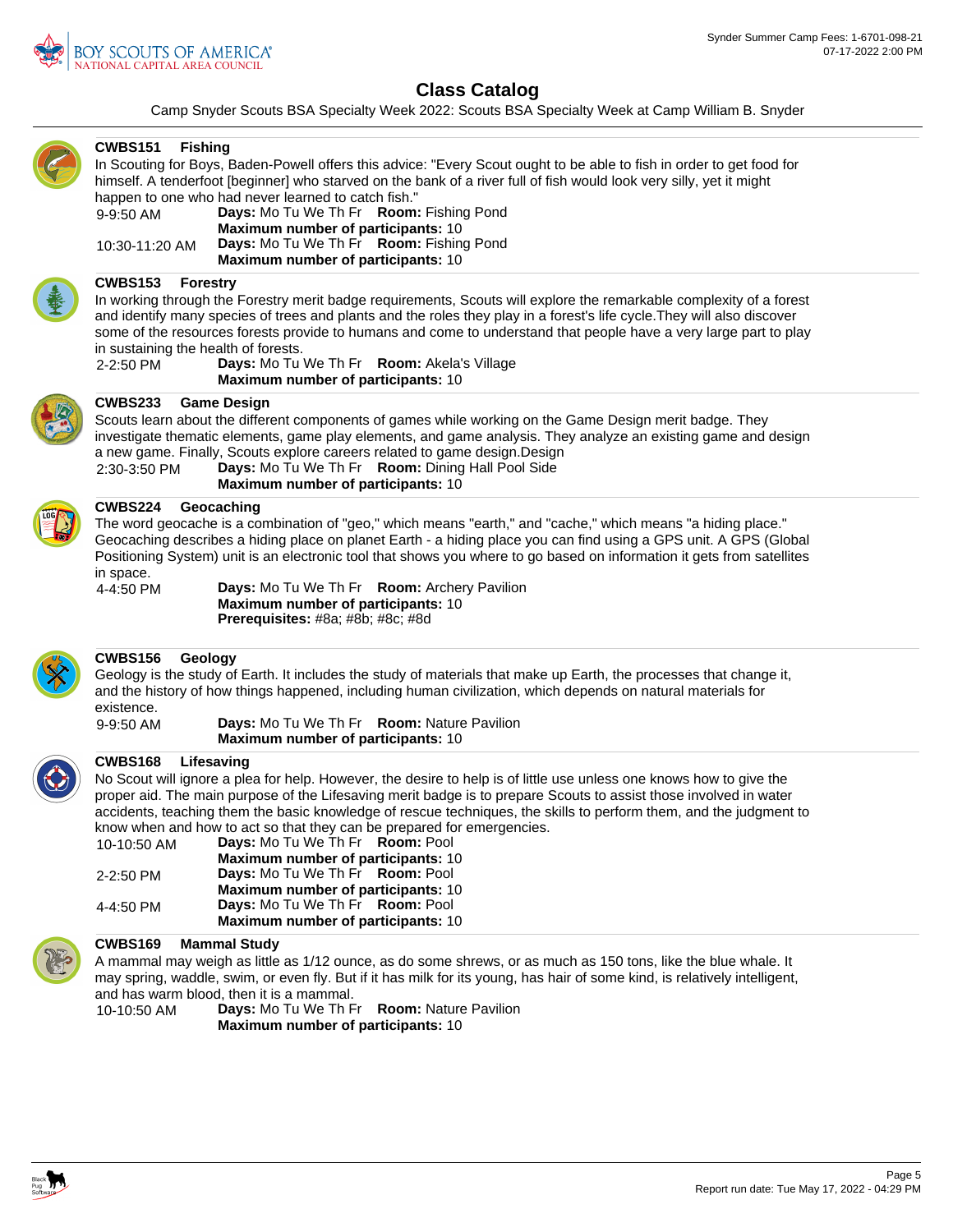

Camp Snyder Scouts BSA Specialty Week 2022: Scouts BSA Specialty Week at Camp William B. Snyder



### **Model Design and Building CWBS172**

Model making, the art of creating copies of objects that are either smaller or larger than the objects they represent, is not only an enjoyable and educational hobby: it is widely used in the professional world for such things as creating special effects for movies, developing plans for buildings, and designing automobiles and airplanes. 3-3:50 PM **Days:** Mo Tu We Th Fr **Room:** Handicraft Pavilion

**Maximum number of participants:** 12



#### **Moviemaking CWBS121**

Moviemaking includes the fundamentals of producing motion pictures, including the use of effective light, accurate focus, careful composition (or arrangement), and appropriate camera movement to tell stories. In earning the badge, Scouts will also learn to develop a story and describe other pre- and post-production processes necessary for making a quality motion picture.

9-10:20 AM **Days:** Mo Tu We Th Fr **Room:** Fort **Maximum number of participants:** 10



#### **Nature CWBS175**

There is a very close connection between the soil, the plants, and all animal life, including people. Understanding this connection, and the impact we have upon it, is important to preserving the wilderness, as well as to our own well-being as members of the web of nature.

11-11:50 AM **Days:** Mo Tu We Th Fr **Room:** Nature Pavilion **Maximum number of participants:** 10



### **Nuclear Science CWBS178**

Nuclear science gives us a simple explanation of the natural world. The ultimate goal of nuclear science is to find out if there is one fundamental rule that explains how matter and forces interact. Earning the Nuclear Science merit badge is a chance for Scouts to learn about this exciting field at the cutting edge of science today.

11-11:50 AM **Days:** Mo Tu We Th Fr **Room:** Dining Hall Camp Side **Maximum number of participants:** 10



## **Oceanography CWBS179**

The oceans cover more than 70 percent of our planet and are the dominant feature of Earth. Wherever you live, the oceans influence the weather, the soil, the air, and the geography of your community. To study the oceans is to study Earth itself.

4-4:50 PM **Days:** Mo Tu We Th Fr **Room:** Nature Pavilion **Maximum number of participants:** 10

#### **Orienteering CWBS180**

Orienteering, the use of map and compass to find locations and plan a journey, has been a vital skill for humans for thousands of years. Orienteering is also a recognized sport at the Olympic Games, and thousands of people participate in the sport each year in local clubs and competitions.

### 10:30-11:50 AM **Days:** Mo Tu We Th Fr **Room:** Gaga Pit **Maximum number of participants:** 12



### **Photography CWBS184**

Beyond capturing family memories, photography offers a chance to be creative. Many photographers use photography to express their creativity, using lighting, composition, depth, color, and content to make their photographs into more than snapshots. Good photographs tell us about a person, a news event, a product, a place, a scientific breakthrough, an endangered animal, or a time in history.

| 10-10:50 AM | Days: Mo Tu We Th Fr Room: STEM Shack     |  |
|-------------|-------------------------------------------|--|
|             | <b>Maximum number of participants: 10</b> |  |
| 11-11:50 AM | Days: Mo Tu We Th Fr Room: STEM Shack     |  |
|             | Maximum number of participants: 10        |  |
|             | <b>Prerequisites:</b> #1a                 |  |
|             |                                           |  |



### **Pioneering CWBS185**

Pioneering-the knowledge of ropes, knots, and splices along with the ability to build rustic structures by lashing together poles and spars-is among the oldest of Scouting's skills. Practicing rope use and completing projects with lashings also allow Scouts to connect with past generations, ancestors who used many of these skills as they sailed the open seas and lived in America's forests and prairies.

| 1-2:20 PM    | Days: Mo Tu We Th Fr Room: Gaga Pit       |  |
|--------------|-------------------------------------------|--|
|              | <b>Maximum number of participants: 12</b> |  |
| 2:30-3:50 PM | Days: Mo Tu We Th Fr Room: Gaga Pit       |  |
|              | <b>Maximum number of participants: 12</b> |  |

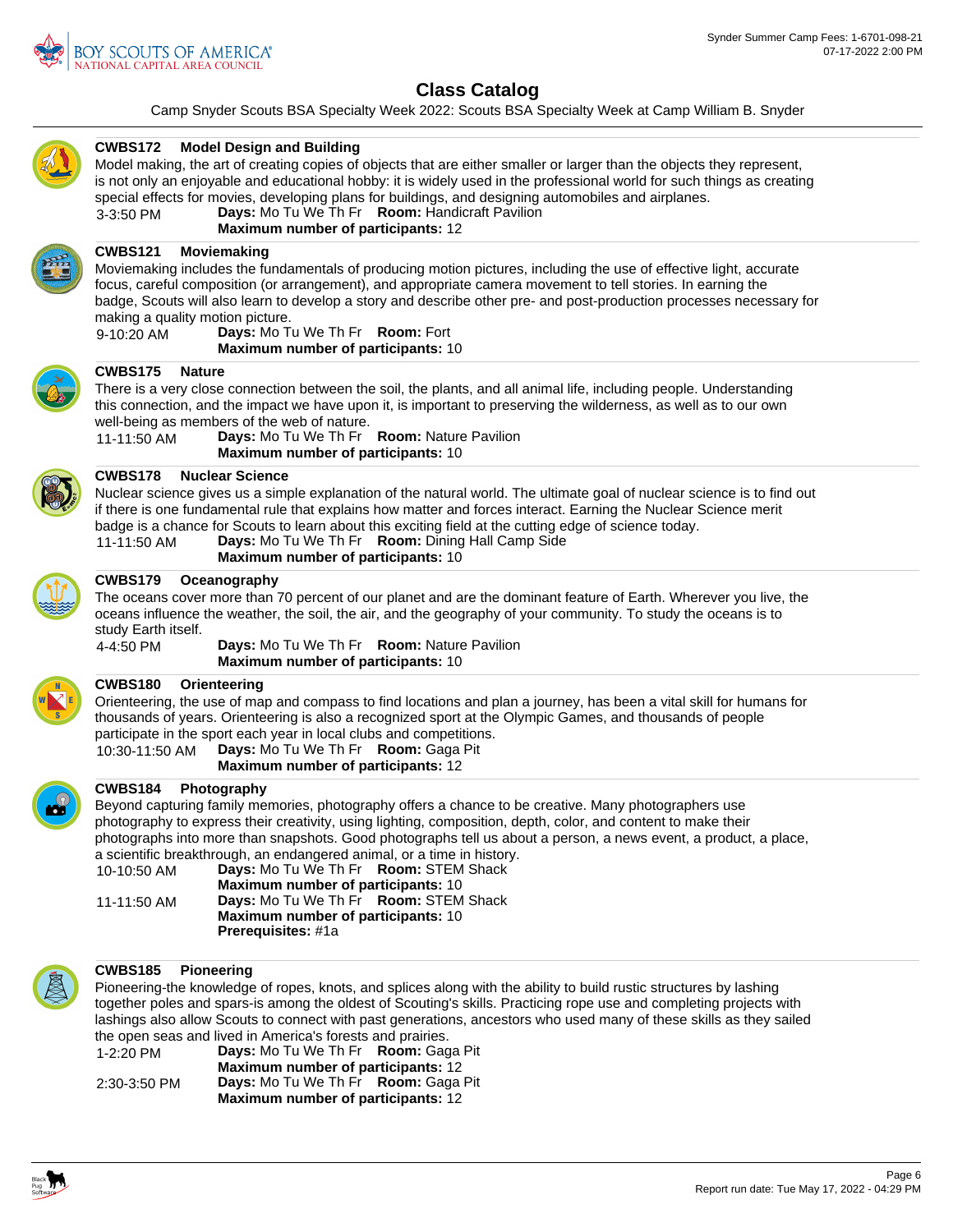

Camp Snyder Scouts BSA Specialty Week 2022: Scouts BSA Specialty Week at Camp William B. Snyder



### **Plant Science CWBS186**

Plant scientists use their curiosity and knowledge to develop questions about the world of plants. Then they try to answer those questions with further observations and experiments in the laboratory and in the field. To earn this merit badge, Scouts will explore three of the most important plant science specialties: agronomy, horticulture, and field botany.

| 2-2:50 PM | Days: Mo Tu We Th Fr Room: Big Dig               |
|-----------|--------------------------------------------------|
|           | <b>Maximum number of participants: 10</b>        |
| 4-4:50 PM | <b>Days:</b> Mo Tu We Th Fr <b>Room:</b> Big Dig |
|           | <b>Maximum number of participants: 10</b>        |

#### **Programming CWBS234**

Earning the Programming merit badge will take you "behind the screen" for a look at the complex codes that make digital devices useful and fun. Without programs, today's high-tech gadgets would be little more than empty shells. But given clear instructions, digital devices can do amazing things and perform operations that would have seemed like magic to people in the past.

| the magic to poople in the past.          |                                           |                                                                |
|-------------------------------------------|-------------------------------------------|----------------------------------------------------------------|
| 9-10:20 AM                                |                                           | Days: Mo Tu We Th Fr Room: Dining Hall Pool Side               |
|                                           | <b>Maximum number of participants: 10</b> |                                                                |
| 10:30-11:50 AM                            |                                           | <b>Days:</b> Mo Tu We Th Fr <b>Room:</b> Dining Hall Pool Side |
| <b>Maximum number of participants: 10</b> |                                           |                                                                |
|                                           | <b>Prerequisites: #1a</b>                 |                                                                |



### **Public Speaking CWBS190**

A lot happens during the course of every person's life and your ability to communicate your feelings and ideas is the best way to connect to the larger world. Even if you haven't stood at a podium on the stage and find the whole idea scary, sooner or later, someone is going to ask you to get up and say a few words. If you are prepared, it won't be scary. It can even be fun.

9-9:50 AM **Days:** Mo Tu We Th Fr **Room:** Chapel Pavilion **Instructor:** Martin Mitchell **Maximum number of participants:** 10



### **Radio CWBS192**

Radio is a way to send information, or communications, from one place to another. Broadcasting includes both oneway radio (a person hears the information but can't reply) as well as two-way radio (where the same person can both receive and send messages).

1-2:20 PM **Days:** Mo Tu We Th Fr **Room:** Field by Hylton **Maximum number of participants:** 10

### **Railroading CWBS193**

By earning this badge, Scouts can learn about the history of railroading, its place in modern society, careers in railroading, and hobbies related to railroading.

2-2:50 PM **Days:** Mo Tu We Th Fr **Room:** Parking Lot Pavilion **Instructor:** Mark Paschetag **Maximum number of participants:** 10



### **Rifle Shooting CWBS196**

Unless a rifle is handled incorrectly or recklessly, it is not dangerous. A rifle, like any other precision instrument, is manufactured to perform a specific task and can do so at no risk to the user or others. By earning this badge, Scouts can develop their shooting skills while learning safe practices.

| 9-10:20 AM     | Days: Mo Tu We Th Fr Room: BB Range       |  |
|----------------|-------------------------------------------|--|
|                | Maximum number of participants: 10        |  |
| 10:30-11:50 AM | Days: Mo Tu We Th Fr Room: BB Range       |  |
|                | Maximum number of participants: 10        |  |
| 1-2:20 PM      | Days: Mo Tu We Th Fr Room: BB Range       |  |
|                | <b>Maximum number of participants: 10</b> |  |
| 2:30-3:50 PM   | Days: Mo Tu We Th Fr Room: BB Range       |  |
|                | Maximum number of participants: 10        |  |

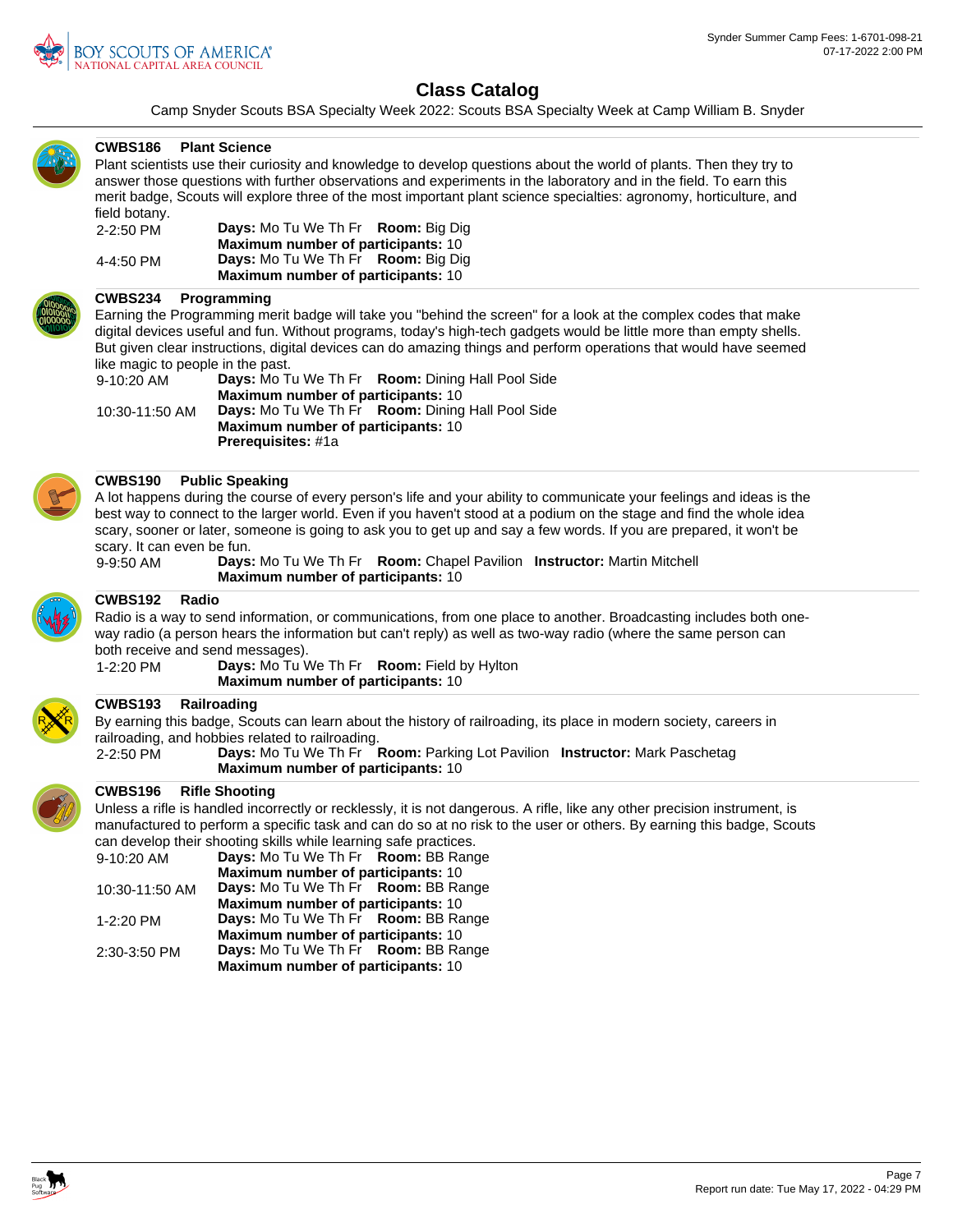

Camp Snyder Scouts BSA Specialty Week 2022: Scouts BSA Specialty Week at Camp William B. Snyder



### **Robotics CWBS229**

Earning the Robotics merit badge requires a Scout to understand how robots move (actuators), sense the environment (sensors), and understand what to do (programming); he should demonstrate robot design in building a robot. You should help ensure that the Scout has sufficiently explored the field of robotics to understand what it is about, and to discover whether this may be a field of interest for him as a career. 9-10:20 AM **Days:** Mo Tu We Th Fr **Room:** Dining Hall Awning **Maximum number of participants:** 8 10:30-11:50 AM **Days:** Mo Tu We Th Fr **Room:** Dining Hall Awning **Maximum number of participants:** 8

|              | <b>Maximum number of participants: 8</b> |                                                             |  |
|--------------|------------------------------------------|-------------------------------------------------------------|--|
| 1-2:20 PM    |                                          | <b>Days:</b> Mo Tu We Th Fr <b>Room:</b> Dining Hall Awning |  |
|              | <b>Maximum number of participants: 9</b> |                                                             |  |
| 2:30-3:50 PM |                                          | <b>Days:</b> Mo Tu We Th Fr <b>Room:</b> Dining Hall Awning |  |
|              | Maximum number of participants: 8        |                                                             |  |



### **Rowing CWBS197**

Rowing is the use of oars as a means of propelling boats, has grown from a basic method of transportation to a competitive sport and an enjoyable method of exercising.

| 10-10:50 AM | Days: Mo Tu We Th Fr Room: Lake   |  |
|-------------|-----------------------------------|--|
|             | Maximum number of participants: 6 |  |
| 2-2:50 PM   | Days: Mo Tu We Th Fr Room: Lake   |  |
|             | Maximum number of participants: 6 |  |
| 4-4:50 PM   | Days: Mo Tu We Th Fr Room: Lake   |  |
|             | Maximum number of participants: 6 |  |

### **Scouting Heritage CWBS230**

Introduces Scouts to the history of the Boy Scouts of America. They'll learn it all - from Scouting's beginnings under Lord Baden-Powell to the history of their own troop.

11-11:50 AM **Days:** Mo Tu We Th Fr **Room:** Akela's Village **Maximum number of participants:** 10



### **Search and Rescue CWBS226**

The process and safety methods of working around specialized teams such as aircraft, canine, and aquatic rescue teams. Identifying differences between search and rescue environments, such as coastal, wilderness, rural, and urban landscapes. Determining when Universal Transverse Mercator (UTM) and latitude and longitude (Lat/Lon) should be used.

11-11:50 AM **Days:** Mo Tu We Th Fr **Room:** Archery Pavilion **Maximum number of participants:** 10



### **CWBS206 Soil and Water Conservation**

Conservation isn't just the responsibility of soil and plant scientists, hydrologists, wildlife managers, landowners, and the forest or mine owner alone. It is the duty of every person to learn more about the natural resources on which our lives depend so that we can help make sure that these resources are used intelligently and cared for properly. 4-4:50 PM **Days:** Mo Tu We Th Fr **Room:** Fort **Instructor:** Jack Person



#### **Space Exploration CWBS207**

Space is mysterious. We explore space for many reasons, not least because we don't know what is out there, it is vast, and humans are full of curiosity. Each time we send explorers into space, we learn something we didn't know before. We discover a little more of what is there.

| 9-9:50 AM |                                           | Days: Mo Tu We Th Fr Room: Rocket Field by Fence |
|-----------|-------------------------------------------|--------------------------------------------------|
|           | <b>Maximum number of participants: 10</b> |                                                  |
| 4-4:50 PM |                                           | Days: Mo Tu We Th Fr Room: Rocket Field by Fence |
|           | <b>Maximum number of participants: 10</b> |                                                  |

**Maximum number of participants:** 10

#### **Swimming CWBS211**

Swimming is a leisure activity, a competitive sport, and a basic survival skill. Scouts who earn this badge will learn about safety when swimming and diving, how swimming can contribute to overall fitness and health, and gain some basic competitive swimming skills. 9-9:50 AM **Days:** Mo Tu We Th Fr **Room:** Pool

| 9-9.50 ANI  | <b>Days.</b> MO TO WE THEE <b>NOOTH.</b> FOOT |
|-------------|-----------------------------------------------|
|             | Maximum number of participants: 10            |
| 11-11:50 AM | Days: Mo Tu We Th Fr Room: Pool               |
|             | <b>Maximum number of participants: 10</b>     |
| $3-3:50$ PM | <b>Days:</b> Mo Tu We Th Fr <b>Room:</b> Pool |
|             | <b>Maximum number of participants: 10</b>     |